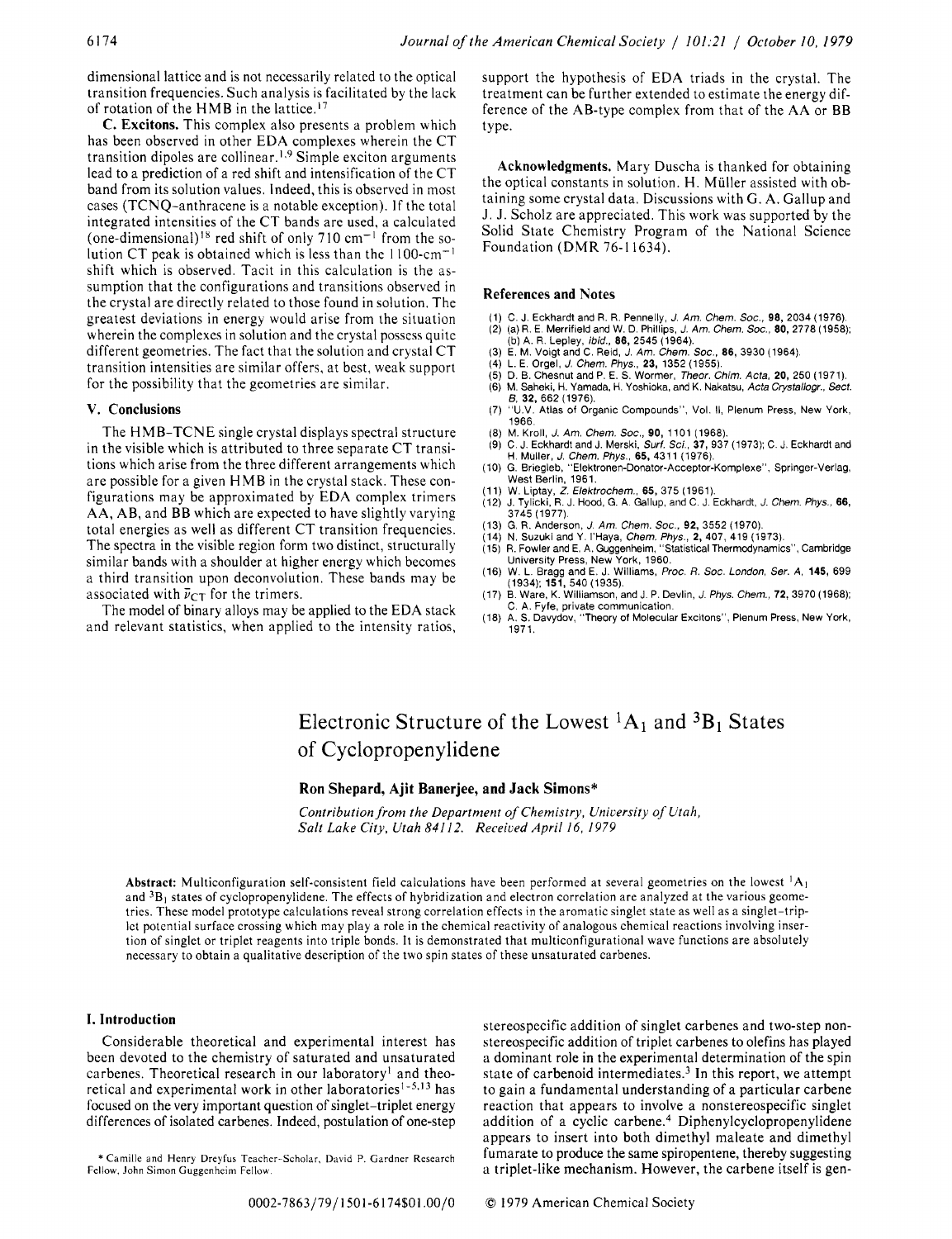erated by an  $\alpha$ -elimination process which tends to produce singlet carbenes. This anomalous behavior may be due to the cyclopropenyl moiety acting to stabilize a dipolar intermediate and thus facilitating a triplet-like two-step insertion. In addition to attempting to better understand the cyclopropenylidene moiety, we attempt to address the effects of configuration mixing on the aromatic nature of the singlet state of this species. Finally, we also consider the dissociation of this cyclic carbenc into acetylene and **(3P** or ID) carbon as a prototype study of singlet and triplet surface crossings involving insertions into triple bonds (as occur, for example, in  $H_2C + HCCH$ ). Recently, Epiotis<sup>18</sup> and Salem<sup>19</sup> have examined the possibility that singlet-triplet surface transitions could provide a direct route to achieve insertion products in reactions which are orbitally forbidden when restricted to a single reaction surface. Such forbidden reactions include the singlet-state insertion of  $CH<sub>2</sub>$  into acetylene to yield cyclopropene and the addition of <sup>I</sup>D carbon atom to acetylene to give cyclopropenylidene. In fact, the above-mentioned anomalous insertion of (presumably) singlet cyclopropenylidene into double bonds to give triplet-like products could be the result of such a surface crossing. In an attempt to gain knowledge about the electronic structure factors that govern these surface crossing situations, we have examined the energies of the lowest singlet and triplet states of the cyclopropenylidene  $\rightarrow$  acetylene  $+(^{3}P \text{ or } ^{1}D)C$ "reaction".

Our investigation deals with the prototype system, cyclopropenylidene, because this molecule is small enough to allow reliable theoretical calculations to be performed while still maintaining the essential features necessary to allow chemical insight to be gained. Single configuration ab initio calculations indicate that the multiplicity of the ground state is singlet and that cyclopropenylidene is the most stable of the  $C_3H_2$  geometrical isomers.<sup>5</sup> Previous calculations<sup>1</sup> indicate that, for linear unsaturated carbenes, singlet spin states tend to be more correlated than the corresponding triplet states. This singlet correlation is due predominantly to a single correlation configuration. **As** was shown in earlier work for linear carbenes, for methylene, and, as we demonstrate below, for cyclopropenylidene, this configuration mixing is absolutely essential in order to obtain a qualitatively correct picture of the lowest singlet and triplet potential energy surfaces (including their crossings, dissociation barriers, and asymptotic states) of the systems (e.g.,  $H_2C$ : + HCCH,  $H_2CCC$ : +  $R_2CCR_2$ ) for which cyclopropenylidene is being used as a prototype. Single-configuration wave functions (e.g., SCF) simply are not adequate in these cases.

Since cyclopropenylidene is isoelectronic with the aromatic cyclopropyl cation, qualitative molecular orbital theory argues that the correlation configuration involving promotion of the carbene electron pair into the system will not be as important in this cyclic carbene since this configuration does not possess the aromatic stability of the dominant configuration. The analysis of the role of aromaticity in determining the amplitudes of such electronic configurations is one of the novel goals of this study.

In order to properly describe the dissociation of the lowest singlet and triplet states and to measure the effects of orbital hybridization and correlation on these state energies, the present work makes use of the multiconfiguration self-consistent-field (MCSCF) and configuration interaction (CI) approaches. The advantages of this approach lie in the quantitative results that the CI procedure is capable of achieving, along with the simplicity of the form of the MCSCF wave function. Within  $C_{2v}$  spatial symmetry, the lowest  $^1A_1$  and  $^3B_1$ states are studied at various distorted geometries. These correlated calculations show that the singlet state is energetically lower than the triplet near the singlet equilibrium geometry but that the triplet becomes lower at distorted geometries.

Because of the relatively small atomic orbital basis sets employed, the accuracy of the potential surfaces generated is not expected to be high. However, by properly including that configuration mixing which is essential to a correct description of the lowest singlet and triplet states, we are able to gain a good qualitative description of the nature of the potential curve crossings which arise. **As** we argue in the text, the behavior of these potential curves may have much to do with insertion reactions involving triplet or singlet reagents and triple bonds.

**A** brief program description is given in section **I1** for the procedures and techniques used in this study. Results and discussions for the  ${}^{1}A_{1}$  and  ${}^{3}B_{1}$  states of cyclopropenylidene are given in section **111.** Our conclusions are presented in section **IV.** 

#### **11. Quantum Chemical Methods**

We have recently developed quantum chemical computer programs which perform orbital and configuration mixing optimization, including configuration selection, using procedures that have been implemented and separately reported by other researchers.<sup>7-10</sup> In our MCSCF program, orbital optimization is achieved by a procedure based on the direct annihilation of Hamiltonian matrix elements between the MCSCF reference space and its single excitations as defined by the generalized Brillouin theorem.6 The variationally calculated mixing coefficients of the super-CI secular equations then define the orbital correction coefficients.' **As** pointed out by Dalgaard and Jørgensen,<sup>8</sup> this method is one of the most effective procedures for the determination of optimal orbitals. It has been shown<sup>9</sup> that the procedure displays second-order convergence properties and our experience to date confirms that approximate second-order convergence can be expected in practice. Moreover, we have also had good success in using this MCSCF method on excited states which are of the same symmetry as lower states.<sup>10</sup> For our calculations using the small (4s,2p-C/2s-H) contracted Gaussian basis (34 basis functions total) for the  ${}^{1}A_{1}$  and  ${}^{3}B_{1}$  states of cyclopropenylidene, which has 20 electrons, we find that convergence takes three to six MCSCF iterations if we begin with the canonical SCF orbitals of the singlet state.

One- and two-electron integral generation over the symmetry adapted basis required 10-12 min using the MOLECULE program.<sup>11</sup> SCF calculations required  $7-10$  min at the various geometries using the GRNFNC program.<sup>12</sup> Each MCSCF iteration requires 4-9 min depending on the number of configurations and the number of molecular orbitals occupied. The partial two-electron integral transformation required in each MCSCF iteration accounts for 50-75% of this time, the remainder being devoted to matrix element construction and diagonalization within the iteration. These reported times are for the University of Utah College of Science DEC system 20/40 computer and for the 34 basis function cyclopropenylidene calculations using  $C_{2v}$  geometry.

# **111. Results and Discussion**

Adopting the geometry convention used previously for  $C_{2v}$  carbene investigations, the planar cyclopropenylidene is defined to lie in the *yz* plane with the *z* axis passing through the carbon carbon and between the carbon atoms of the  $C_2H_2$ fragment. With this convention, s and  $p_z$  basis functions on the carbene carbon have  $a_1$  spatial symmetry.  $p_y$  basis functions

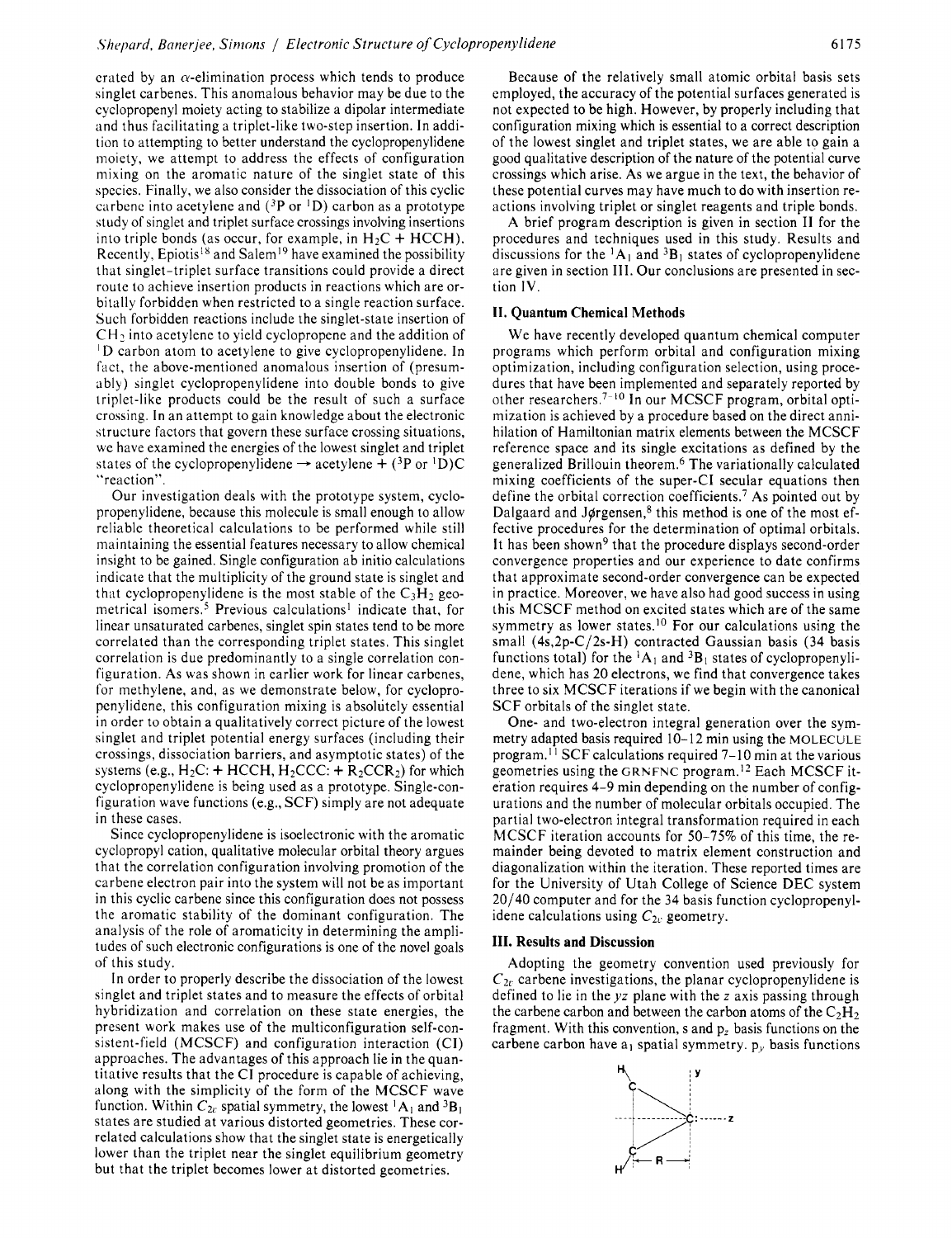on the carbone carbon have  $b_2$  symmetry and  $p_x$  basis functions on the carbon carbon have  $b_1$  symmetry. The odd combination of  $p_x$  basis functions on the C<sub>2</sub>H<sub>2</sub> fragment has a<sub>2</sub> symmetry as would a  $d_{xy}$  orbital on the carbene carbon. Previous carbene investigations indicate that at least two configurations are required to describe the lowest  $^1A_1$  states. We reproduce the simple molecular orbital picture of these two configurations below for methylene along with the dominant  ${}^{3}B_1$  configuration (the configurations are analogous for cyclopropenylidene). Configuration B (and the configuration analogous to B in other



For methylene, the mixing coefficients for these configurations,  $C_A$  and  $\dot{C}_B$ , approximately satisfy  $C_A^2 + C_B^2 = 1$ . For example,  $C_A = 0.9617$ ,  $C_B = 0.1943$  in a CI study of methylene by O'Neil, Schaefer, and Bender.<sup>13</sup>

Previous studies of linear unsaturated carbenes indicate that the singlet states are more correlated than the corresponding triplets<sup>1</sup> and that, at least for the singlet state, configuration mixing is essential for a proper description of the wave function. That is, when correlation is introduced into both calculations, the electronic energies of the singlet states are usually lowered more than the electronic energy of the triplet states. These earlier studies also indicate that basis set improvement tends to preferentially lower singlet electronic energies more than triplet energies. These improvements usually take the form of addition of polarization functions on the carbon centers. The importance of basis flexibility can be seen in the single determinant description of the linear carbene  $H_2CCC$  where the state ordering is actually reversed using basis sets without polarization functions.' Although it is essential to address these questions concerning optimal basis set choices if one is interested in obtaining an accurate description of the lowest singlet and triplet states, we believe that even the double- $\zeta$  quality basis used here gives the qualitatively correct picture which we seek in this work.

The present calculations indicate that, near the singlet state's equilibrium geometry, the  ${}^{1}A_1$  state is lower in energy than the  ${}^{3}B_{1}$  state. These calculations include treatment of configuration mixing for both the singlet and triplet states. The basis set used in the present study is the Dunning  $(4s2p-C/2s-H)$  contraction<sup>14</sup> of Huzinaga's (9s4p-C/4s-H) primitive Gaussian basis.I5 Since we find with this basis that the singlet is lower than the triplet and since basis flexibility tends to preferentially stabilize carbene singlet states, we expect that any improvements of the basis will not reverse our state orderings, although improvements may change the numerical values of the energy differences reported.

After noting that cyclopropenylidene is isoelectronic with the cyclopropyl cation, qualitative molecular orbital theory would indicate that similar aromatic stability should arise in cyclopropenylidene. That is, singlet cyclopropenylidene is aromatic in the sense that its  $\pi$  electrons satisfy the "4n + 2" rule. This would be expected to decrease the importance of the antiaromatic  $a_1^2 \rightarrow b_1^2$  configuration in the singlet state. Thus the singlet might be less correlated than previously studied antiaromatic  $a_1^2 \rightarrow b_1^2$  configuration in the singlet state. Thus<br>the singlet might be less correlated than previously studied<br>singlet unsaturated carbenes for which this  $a_1^2 \rightarrow b_1^2$  configuration is the dominant correlation configuration. On the other

hand, the triplet might be more correlated than for analogous noncyclic carbenes owing to the interaction of the dominant triplet configuration, which has three electrons in the  $b_1$  orbitals, with low-energy configurations which involve excitations from these orbitals and which restore the  $4n + 2 \pi$  occupancy.

SCF, MCSCF, and CI calculations have been performed on the  ${}^{1}A_{1}$  and  ${}^{3}B_{1}$  states at various geometries using the above basis. Distortions away from the singlet equilibrium geometry  $(R<sub>eq</sub>)$  involving increasing the distance between the carbene carbon and the HCCH fragment while preserving  $C_{2c}$  symmetry have been considered. The resulting SCF calculations show the singlet state to be lower than the triplet by 52 kcal/ mol at  $R_{eq}$ . At large separation, the dissociation products are acetylene and a carbon atom. The ground state of the carbon atom is a triplet, 3P, and is more stable than the ID carbon atom by 35 kcal/mol.<sup>16</sup> Thus, there must be a  $^1A_1 - ^3B_1$  curve crossing along this  $C_{2v}$  distortion path.

Because there are many geometrical degrees of freedom for this molecule, compromises had to be made in the constrained geometry optimization along the above-described "reaction path". Ideally one would like to optimize the geometry at every point along the path with a very large basis and at the CI or perhaps MCSCF level of calculation. Our compromise consisted of calculating an approximate reaction path in two steps, both of which involved the small (4s,2p-C/2s-H) contracted basis mentioned earlier. In the first approximation, we began with a previously reported equilibrium geometry for the singlet state<sup>5</sup> and explored small geometrical distortions around this point to locate the true (within our basis) geometry. The SCF optimized geometry thus obtained was essentially identical with that reported by Hehre et al.<sup>5</sup> Next, the carbene carbon was moved away from its equilibrium distance, keeping the internal geometry of the HCCH moiety fixed, until it appeared that all bonds to this atom had broken. Fragmentation seemed to be complete at about 10 bohr away from the equilibrium distance  $(R_{ca})$ . SCF and CI calculations were performed at several points along this (very constrained) reaction path in several points along this (very constrained) reaction path in<br>
order to determine which electronic configurations seemed to<br>
be most important. The  $a_1^2 \rightarrow b_1^2$  configuration was found to<br>
not be the most important simp not be the most important singlet excitation for correlation of the  ${}^{1}A_1$  state at  $R_{eq}$  using the original SCF orbitals, and a configuration curve crossing was observed near  $R_{eq}$  + 1.5 bohr in the  ${}^{3}B_{1}$  state.

Having then used the very constrained geometry simply to determine the most important configurations of the singlet and triplet states, we proceeded to better optimize the geometry of the HCCH fragment at the approximate singlet-triplet potential curve crossing point ( $R_{eq}$  + 2.0 bohr) found from the above reaction path. Since we knew of no reasonable geometry for this distorted conformation, we decided to optimize the energy by first using a semiempirical SCF procedure and then following this by a more precise ab initio optimization. This was accomplished in a rather straightforward manner using the MNDO program of Dewar<sup>17</sup> which has the capability of doing either full or constrained geometry optimizations. Using this semiempirical SCF prediction of the minimum energy (as far as the HCCH moiety is concerned) conformation at this distorted geometry as an initial guess, the singlet state geometry was then optimized at the ab initio SCF level again using our small basis and within  $C_{2v}$  spatial symmetry. It should be mentioned that the semiempirical procedure predicts  $C_{2v}$ symmetry at all points at which optimizations were performed mentioned that the semiempirical procedure predicts  $C_{2v}$ <br>symmetry at all points at which optimizations were performed<br>( $R_{eq} \le R \le R_{eq} + 2.0$ ). The singlet geometry was also opti-<br>mized at  $R_{eq} + 10.0$  bohr at the ab ini the constraint that the acetylene was linear. That is, only the  $C\equiv C$  triple bond distance and the  $C-H$  single bond distances were optimized. From these three SCF-optimized geometries, other geometries were either interpolated or approximated with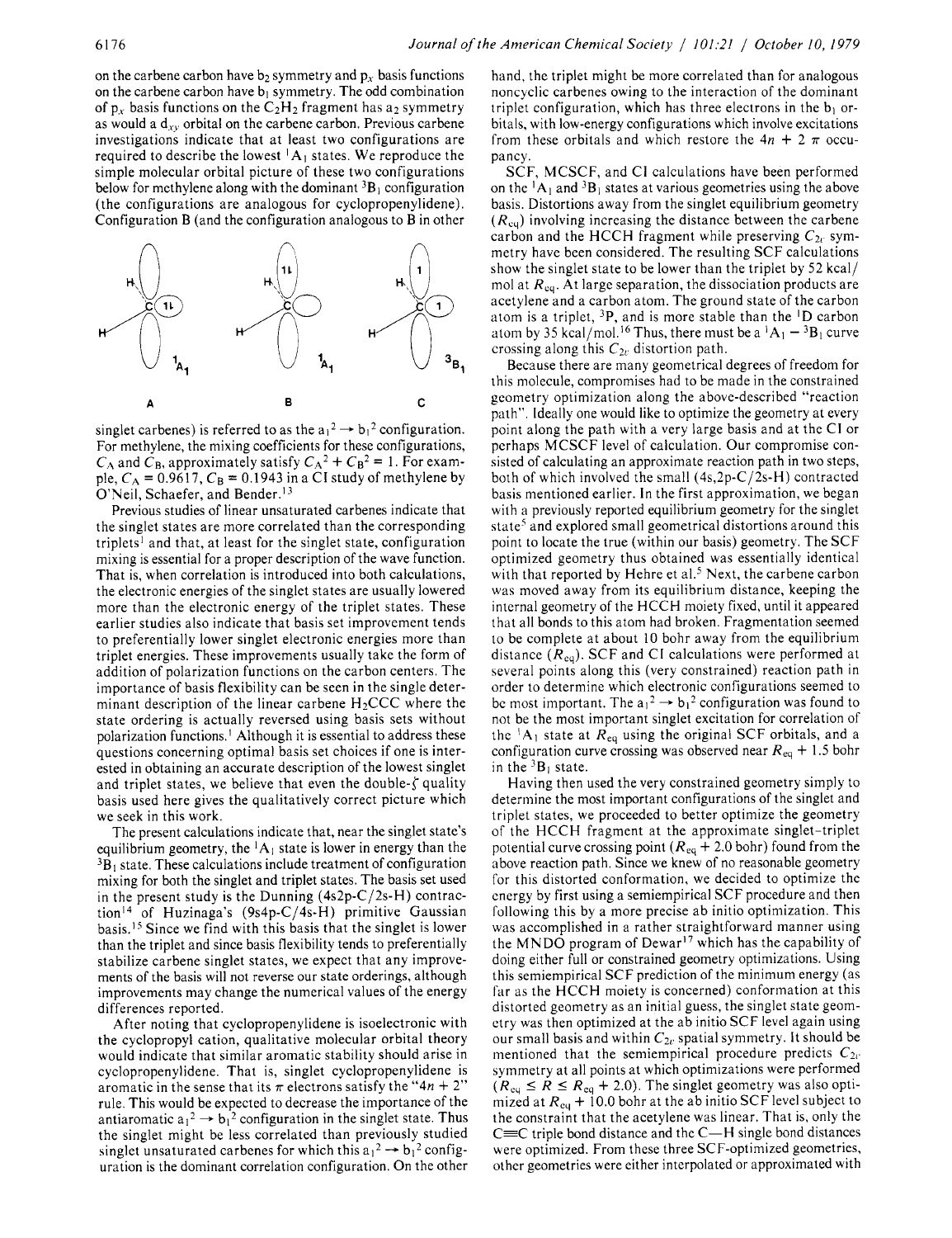**Table I** 

| $E(6-MC)$ $R_{eq}$<br>${}^{1}\mathbf{A}_1$ | $-114.5900$                                                                                                                                                                                                                                                                                                                                                                                                                                                                                                                                                                                                                                                                                                                                                                                                              | $R_{\rm eq}$ + 1.0<br>$-114.5000$                                    | $R_{\rm eq}$ + 2.0<br>$-114.4444$                                                  | $R_{\rm eq}$ + 10.0<br>-114.4259 |  |  |
|--------------------------------------------|--------------------------------------------------------------------------------------------------------------------------------------------------------------------------------------------------------------------------------------------------------------------------------------------------------------------------------------------------------------------------------------------------------------------------------------------------------------------------------------------------------------------------------------------------------------------------------------------------------------------------------------------------------------------------------------------------------------------------------------------------------------------------------------------------------------------------|----------------------------------------------------------------------|------------------------------------------------------------------------------------|----------------------------------|--|--|
| configura-<br>tion                         | mixing coefficient                                                                                                                                                                                                                                                                                                                                                                                                                                                                                                                                                                                                                                                                                                                                                                                                       |                                                                      |                                                                                    |                                  |  |  |
| (1)<br>(2)<br>(3)<br>(4)<br>(5)<br>(6)     | 0.9843<br>$-0.0110$<br>$-0.1210$<br>$-0.0815$<br>$-0.0699$<br>$-0.0691$<br>(1): (1-5) $a_1^2$ , $6a_1^2$ , $1b_2^2$ , $2b_2^2$ , $3b_2^2$ , $1b_1^2$<br>$(2)$ : $(1-5)$ a <sub>1</sub> <sup>2</sup> , 6a <sub>1</sub> <sup>2</sup> , 1b <sub>2</sub> <sup>2</sup> , 2b <sub>2</sub> <sup>2</sup> , 1b <sub>1</sub> <sup>2</sup> , 2b <sub>1</sub> <sup>2</sup><br>(3): (1-5) $a_1^2$ , 1b <sub>2</sub> <sup>2</sup> , 2b <sub>2</sub> <sup>2</sup> , 3b <sub>2</sub> <sup>2</sup> , 1b <sub>1</sub> <sup>2</sup> , 2b <sub>1</sub> <sup>2</sup><br>$(4)$ : (1-5) $a_1^2$ , $6a_1^2$ , $1b_2^2$ , $2b_2^2$ , $4b_2^2$ , $1b_1^2$<br>$(5)$ : (1-5) $a_1^2$ , $6a_1$ , $7a_1$ , $1b_2^2$ , $2b_2^2$ , $3b_2^2$ , $1b_1$ , $2b_1$<br>(6): (1-5) $a_1^2$ , $6a_1$ , $7a_1$ , $1b_2^2$ , $2b_2^2$ , $3b_2$ , $4b_2$ , $1b_1^2$ | 0.9771<br>$-0.1161$<br>$-0.1377$<br>$-0.0866$<br>0.0108<br>$-0.0716$ | 0.7075<br>$-0.7068$<br>$-1.52E - 6$<br>$-2.54E - 4$<br>$-2.51E - 6$<br>$2.90E - 4$ |                                  |  |  |

the semiempirical MNDO SCF procedure. The resultant "internal geometry" optimized singlet and triplet MCSCF potential curves are shown in Figure 1. It should be noted that in Figure I the two configurations necessary to properly describe the  $\rm{^{1}D}$  carbon atom have been included. Hence, these potential curves dissociate correctly to singlet acetylene and <sup>3</sup>P or <sup>1</sup>D carbon atom.

The six most important configurations for the singlet state are listed in Table I along with their expansion coefficients in the six configuration (6-MC) MCSCF wave function at  $R_{eq}$ ,  $R_{\text{eq}} + 1.0$ ,  $R_{\text{eq}} + 10.0$  bohr. The first configuration is the SCF configuration which remains dominant throughout the dis- $R_{eq}$  + 1.0,  $R_{eq}$  + 10.0 bohr. The first configuration is the SCF<br>configuration which remains dominant throughout the dis-<br>tortion path. The second configuration is the  $b_2^2 \rightarrow b_1^2$  configuration that is necessary to properly describe the ID carbon atom and to break the two  $\sigma$  bonds. This configuration does not contribute significantly to the molecular correlation as can be seen from its  $R_{\text{eq}}$  expansion coefficient, which varies from  $-0.707$  at  $R_{eq}$  + 10.0 to  $-0.116$  at  $R_{eq}$  + 2.0 to only  $-0.043$ at  $R_{eq}$  + 1.0. This trend arises primarily because the  $b_2$  orbital on the carbene carbon interacts quite differently than the  $b_1$ orbital on the carbene carbon with the corresponding orbitals of the  $C_2H_2$  fragment. In the first (SCF) configuration in which it is occupied, the carbene carbon  $b_2$  orbital interacts quite strongly with what is essentially the occupied carboncarbon  $2\sigma^*$  orbital of HCCH and the unoccupied  $\pi^*$  orbital of the acetylene, with both of the resulting occupied orbitals being delocalized over all three carbon centers at  $R_{eq}$ . The b<sub>l</sub> orbital, on the other hand, interacts only with the orbital of acetylene in order to delocalize the acetylene electrons. In the second configuration, however, when this  $b_i$  orbital is occupied and when the geometry is near the equilibrium geometry, there are  $4 \pi$  electrons. Hence, this configuration acquires antiaromatic character at small distortions, which raises its energy significantly. Thus, it appears that the  $b_2$  orbital on the carbene carbon has a strong covalent interaction with the HCCH fragment whereas the  $b_1$  orbital on the carbon carbon prefers to have a small electron-accepting effect. **As** the interaction decreases with larger separations, the configurations involving the  $b_1$  and  $b_2$  orbitals on the carbone carbon become degenerate as can be inferred from their expansion coefficients at  $R_{\text{eq}}$  + 10.0.

The next configuration listed in Table I is the  $a_1^2 \rightarrow b_1^2$ excitation that has been found to be important in the previous carbene studies. The fourth configuration in Table I, which is a  $b_2^2 \rightarrow b_2^2$  excitation from the SCF configuration, is a result of the strong interaction of the carbene carbon  $b_2$  orbital with the acetylene  $b_2$  orbital mentioned above. The occupied  $b_2$ molecular orbital has large contributions from not only the





**Figure 1.** Lowest 6-MC <sup>1</sup>A<sub>1</sub> and 4-MC <sup>3</sup>B<sub>1</sub>  $C_{2v}$  potential energy curves using optimized HCCH fragment geometry. For  $R_{eq}$ :  $r(C=C) = 2.483$ bohr,  $r(C-C) = 2.725$  bohr,  $r(\tilde{C}-H) = 2.037$  bohr,  $\angle(HC=C) =$ 147.2'.

carbene carbon but also from what is a  $\pi^*$  orbital on the  $C_2H_2$ fragment. The unoccupied  $b_2$  molecular orbital, however, has an additional nodal surface between the carbene carbon and the C<sub>2</sub>H<sub>2</sub> fragment. Thus, this  $b_2^2 \rightarrow b_2^2$  configuration can be thought of as a "radial correlation" type configuration that is allowing the electrons to become spatially separated onto the different fragments thus breaking the  $\sigma$  bonds. The last two configurations included in the 6-MC calculation were the next most important configurations near  $R_{eq}$ . Although never dominant along the reaction path, these two configurations increase in importance at slightly distorted geometries, reach their maximum importance around  $R_{eq}$  + 1.0, and then decrease in importance past  $R_{eq}$  + 2.0. The final six-configuration wave function yields a singlet dissociation energy of I03 kcal/mol and a singlet-triplet crossing at **94** kcal/mol above the singlet  $R_{eq}$  energy.

MCSCF calculations have also been performed on the  ${}^{3}B_{1}$ state with up to four configurations. The dissociation products for this state are acetylene and  $3P$  carbon atom. Since there is only one carbon atom triplet state for the orbital occupancy corresponding to  $1s^2$ ,  $2s^2$ ,  $2p$ ,  $2p'$ , only a single configuration is required for the correct dissociation products. The selection of essential correlation configurations for the triplet state was performed at  $R_{eq}$  and  $R_{eq} + 1.0$  to ensure that all important configurations were included near the configuration crossing point found for this triplet state. The equilibrium triplet geometry was not optimized, however, so that the true triplet dissociation energy will be underestimated by the present calculations.

The configuration corresponding to the correct carbon atom dissociation is the first configuration listed in Table **11.** There is a configuration curve crossing at approximately  $R_{eq} + 1.5$ bohr involving this configuration and the configuration which bohr involving this configuration and the configuration which<br>is dominant near  $R_{eq}$ . The major configuration near  $R_{eq}$  is the<br> $a_1 \rightarrow b_1$  single excitation from the dominant singlet configuration, as is expected from the previous carbene calculations, and is the second configuration listed in Table II. The third triplet configuration corresponds to the correlation that might be expected to be important from the qualitative considerations discussed earlier having to do with removing antiaromatic character from the  ${}^{3}B_1$  state. The fourth triplet configuration included in the MCSCF wave function is again the result of the "radial correlation" within the occupied  $b_2$  molecular orbital. This configuration is the  $b_2^2 \rightarrow b_2^2$  double excitation from the second triplet configuration mentioned above and is analogous to the fourth singlet configuration. The  ${}^{3}B_{1}$  state of cyclopropenylidene, at the  ${}^{1}A_{1}$  equilibrium geometry, was found to be unstable by 5.6 kcal/mol with respect to dissociation to singlet acetylene and 3P carbon at the single configuration level of approximation, although there was a considerable barrier to dissociation due to the triplet configuration